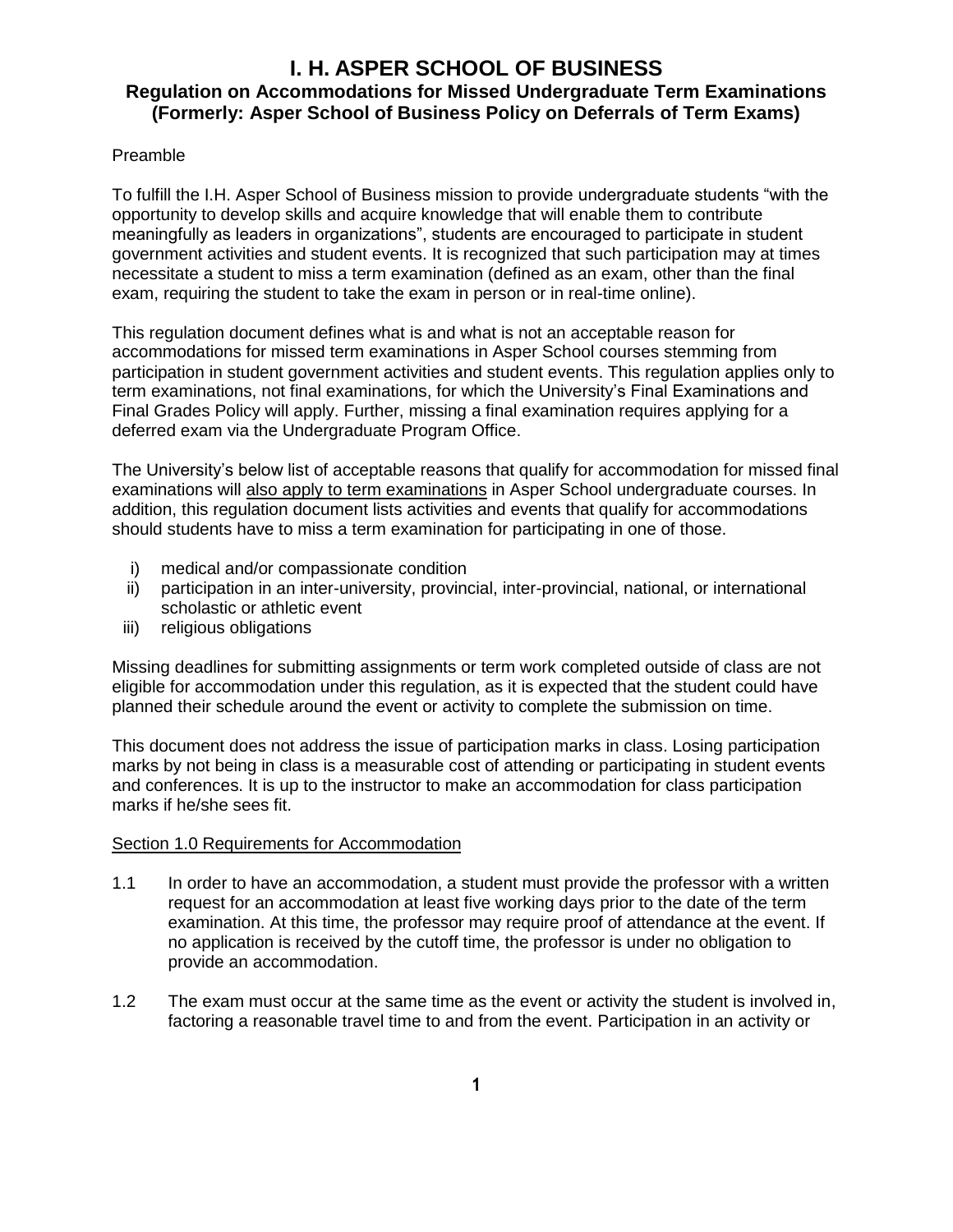event must actually prevent the student from attending the exam. It is not acceptable for students to apply for an accommodation on the grounds that they are involved in organizing an event or activity that prevents them from studying for the exam or taking the exam. No event is considered so significant that it precludes a student from studying for an exam. Students are expected to manage their time and develop the ability to prioritize their work.

#### Section 2.0 Events Qualifying for Accommodation

The students noted under each of the following events should be provided with accommodations for missed term examinations provided they meet the eligibility requirements listed above.

- 2.1 CSA Corporate Golf Tournament CSA Professional Development Co-Chairs and Vice President of Operations
- 2.2 Celebrating Co-op All Asper Co-op students The date and time of this event will be conveyed to faculty members at least ten working days prior to the deadline for the course outlines to be submitted so that faculty can avoid scheduling examinations on this date.
- 2.3 Lunar New Year Festival & Dinner CSA International Communications Co-Chairs and Vice President Academic Events
- 2.4 Commerce Business Banquet Asper B.Comm. students The date and time of this event will be conveyed to faculty members at least ten working days prior to the deadline for the course outlines to be submitted so that faculty can avoid scheduling examinations on this date.
- 2.5 Commerce Graduation Banquet CSA Graduation Co-Chairs, President and Vice President Academic Events

### 2.6 Commerce Socials

CSA Commerce Socials Co-Chairs and Vice Prestident Social Events Students may be accommodated (as per Section B) for term tests or exams scheduled the evening of or the morning after these events.

- 2.7 CSA Etiquette Evening CSA Professional Development Co-Chairs and Vice President of Student Services
- 2.8 Visionary Indigenous Business Excellence (VIBE) Award Dinner All student members of AIBEP (Indigenous Business Education Partners) and UMICS (University of Manitoba Indigenous Commerce Students), CSA President, and Vice President Internal
- 2.9 Five Days for the Homeless (opening and closing ceremonies only) CSA Event Chairs, Vice President of Programming Social Events, and sleepers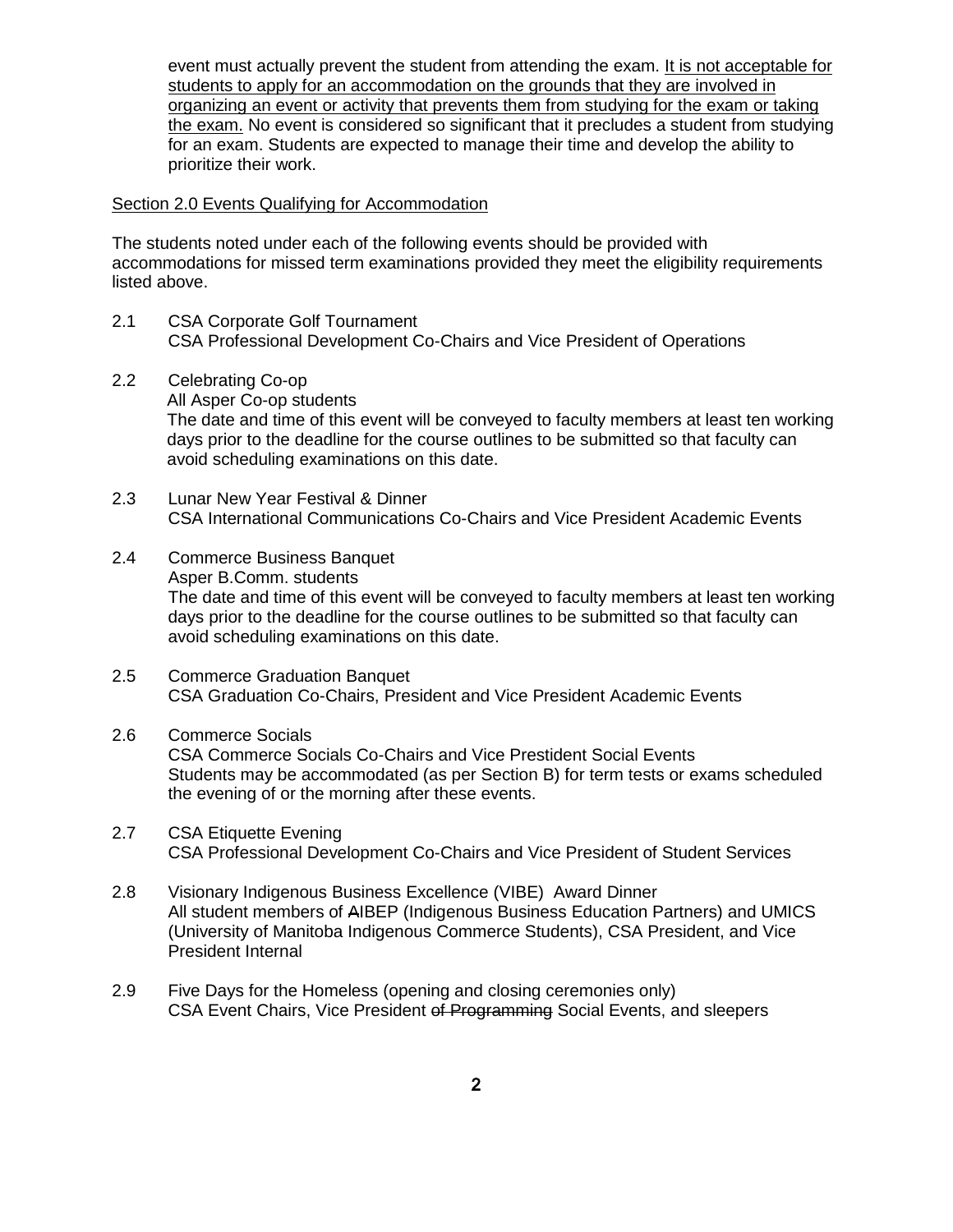- 2.10 First Year Case Competition Competing students, CSA Academic Competition Co-Chairs, and Vice President Academic Events
- 2.11 IDEA Dinner Students chosen on merit
- 2.12 MISA Biztek MISA executive council members
- 2.13 Shinerama CSA Event Chairs and the Vice President of Programming
- 2.14 Suit Up Fashion Show CSA Special Events Co-Chairs and Vice President Social Events
- 2.15 UMAC Fish Dinner Event planners (two or three)
- 2.16 UMFO Banquet Event planners (two or three)
- 2.17 UMMA Conference Event planners (two or three)

business.

- 2.18 Conferences and Competitions The following conferences and competitions provide an executive level experience to all participants. The events are attended by members of the CSA executive and students chosen on merit to participate in the event/activity or are registered to take the specified exam. The conferences range in length from a weekend to as long as one week. They all provide an opportunity to broaden student understanding of the real world of
	- 2.18.1 AIESEC Canada (Association Internationale des Etudiants en Sciences Economiques et Commerciales)
	- 2.18.2 ANPA Case Competition (Alberta Not-for-Profit Assocation Case Competition)
	- 2.18.3 APEX Conference (Achieving Professional Excellence, York University)
	- 2.18.4 CEO Manitoba Conference, Elevator Pitch, and Bus Crawl (Collegiate Entrepreneurs' Organization)
	- 2.18.5 Sanctioned Asper School Trips (e.g. ASBAA Toronto Trip)
	- 2.18.6 BASC Competition (Business and Accounting Student Case Competiton)
	- 2.18.7 CABS Conference (Canadian Association of Business Schools)
	- 2.18.8 Canadian Business Schools Conference
	- 2.18.9 CAS Exams (Casualty Actuarial Society)
	- 2.18.10 CASE-IT Competition
	- 2.18.11 CFA Exams
	- 2.18.12 CFA Institute Research Challenge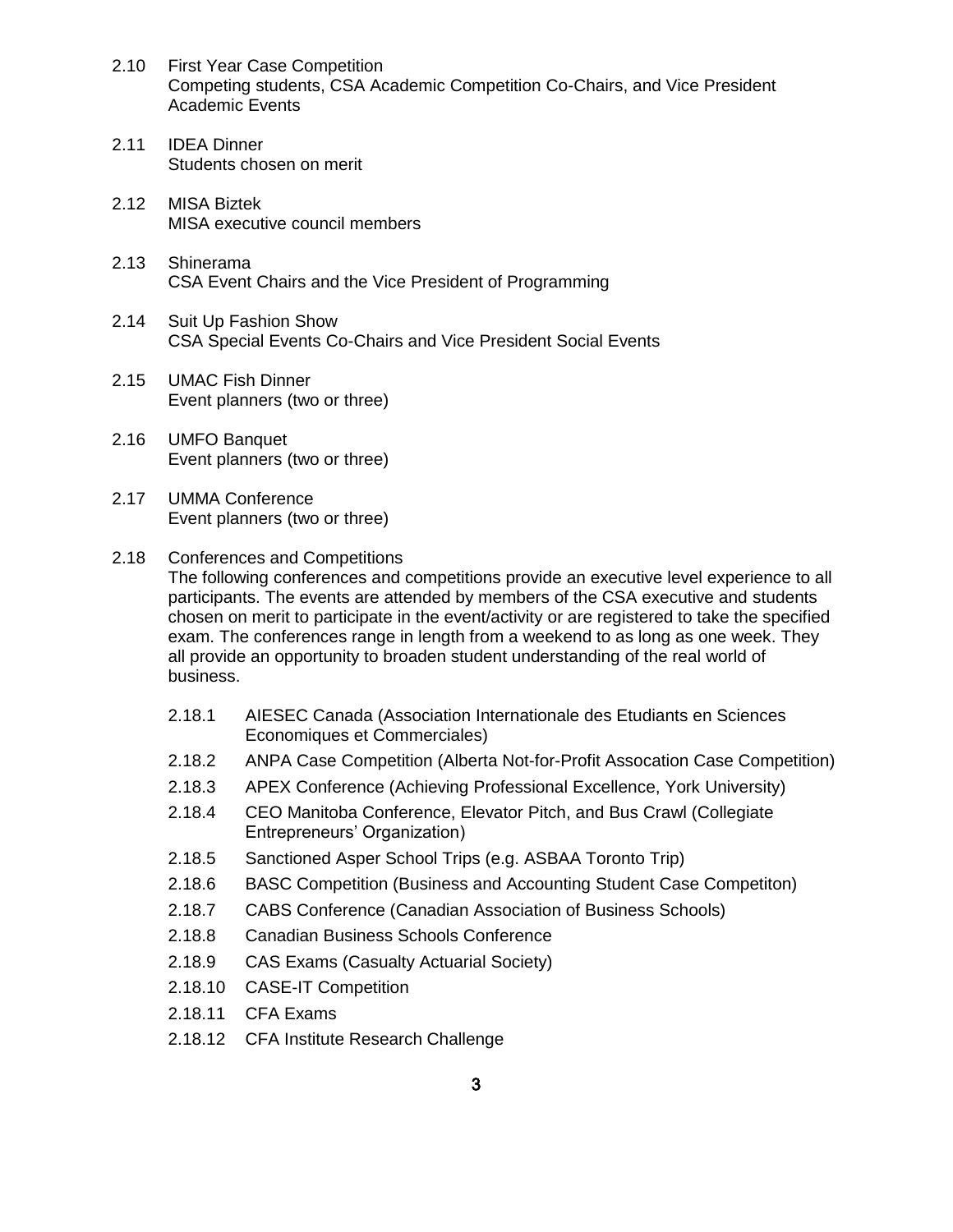- 2.18.13 CSA General Council Retreat
- 2.18.14 ECCC (Engineering & Commerce Case Competition)
- 2.18.5 Excalibur Case Competition
- 2.18.6 ICBC (Inter Collegiate Business Competition)
- 2.18.17 Investors Group Case Competition
- 2.18.18 JDC West Competition
- 2.18.19 Munich Re Cup (National Actuarial Case Competition)
- 2.18.20 NBSC (National Business School Conference)
- 2.18.21 Operations Stimulus Case Competition
- 2.18.22 QBET (Queen's Conference on the Business Environment Today)
- 2.18.23 QMAC (Queen's Marketing Competition)
- 2.18.24 RMBS (Rocky Mountain Business Seminar)
- 2.18.25 Roundtable (incoming and outgoing CSA Executives)
- 2.18.26 SOA Exams (Society of Actuaries)
- 2.18.27 Ted Rogers Management Conference (Ryerson University)
- 2.18.28 West Coast Leadership Retreat
- 2.18.29 Western/Eastern Canadian Leadership Retreat
- 2.19 Candidates in Student Government Elections

Business students who are running for UMSU President, UMSU Vice President, CSA President, CSA Vice President Internal, CSA elected positions, or University Senate should be allowed accommodations for missed term examinations during the public fora as decared by the CRO (Chief Returning Officer). This period varies for UMSU elections and is normally one week for CSA elections.

2.20 Events Not Listed in Section 2.0

For events not listed in category 2.0 above, the Associate Dean (Undergraduate) will consider and approve or deny the request for accommodation, provided student participation in the event potentially satisfies at least one of the following requirements:

- Enhance the academic reputation of the Asper School of Business
- Lead to academic knowledge development
- Build corporate social responsibility in the student
- Involve networking with members of the business community

# Section 3.0 Options for Accommodation

Three options are available to deal with missed term examinations (see below). These options are granted at the discretion of the professor, who is not obliged to choose an option simply because it is convenient to the student. The student should be informed which of the three options has been chosen by the professor, and this will be done within four business days after the submission of the request for accommodation.